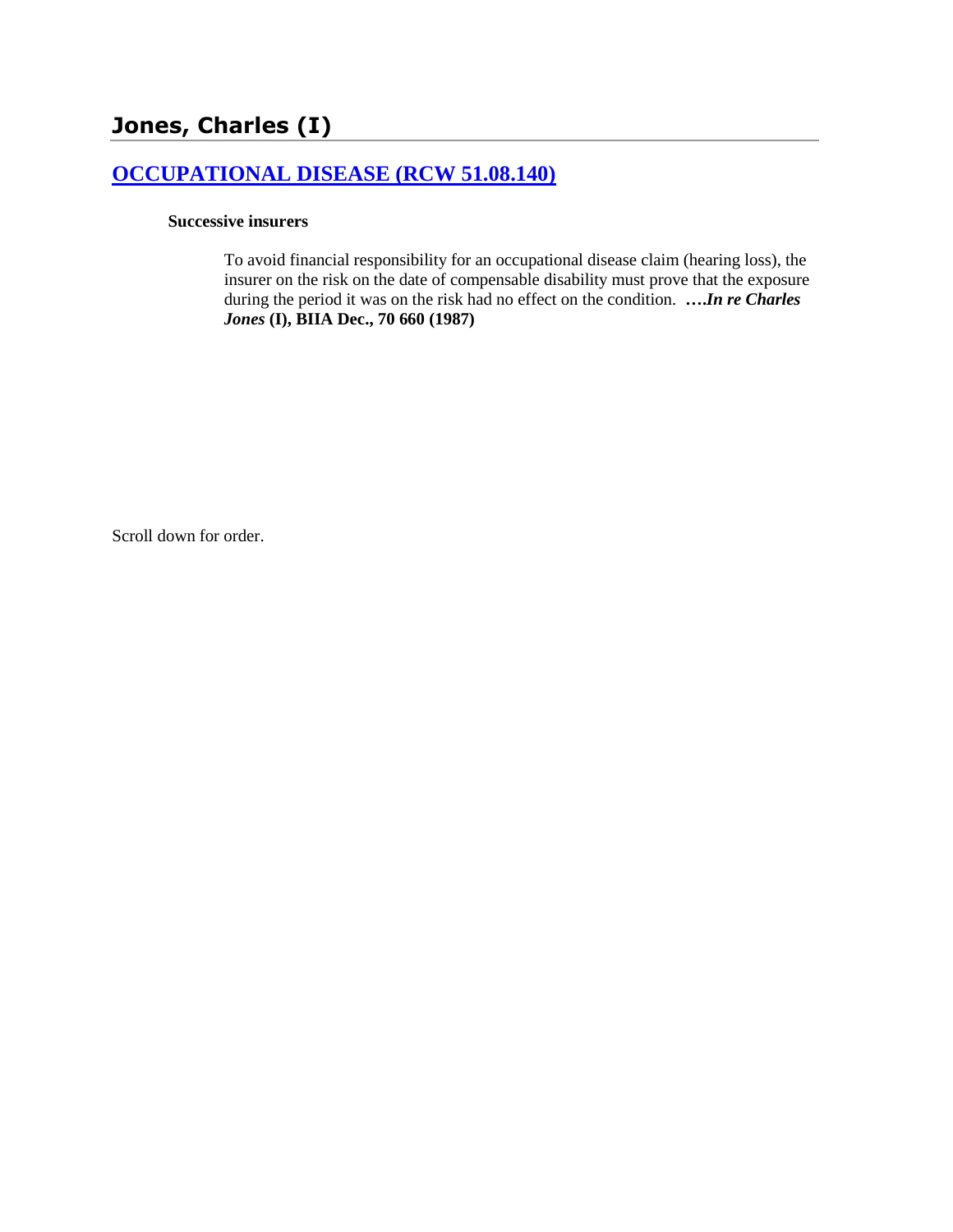### **BEFORE THE BOARD OF INDUSTRIAL INSURANCE APPEALS STATE OF WASHINGTON**

**)**

**IN RE: CHARLES D. JONES ) DOCKET NO. 70,660**

**CLAIM NO. S-595523 ) DECISION AND ORDER**

APPEARANCES:

Claimant, Charles D. Jones, by William H. Taylor

Employer, Weyerhaeuser Company, by Eisenhower, Carlson, Newlands, Reha, Henriot & Quinn, per Richard A. Jessup

Department of Labor and Industries, by The Attorney General, per David W. Swan and Byron Brown, Assistants

This is an appeal filed by the self-insured employer on May 31, 1985 from an order of the Department of Labor and Industries dated March 28, 1985 which adhered to the provisions of a prior order dated February 22, 1985, ordering the claim closed and directing the employer in its self-insured capacity to pay a permanent partial disability award equal to 79.38% of complete loss of hearing in both ears as a result of on the job noise exposure. **REVERSED AND REMANDED**.

## **DECISION**

Pursuant to RCW 51.52.104 and RCW 51.52.106, this matter is before the Board for review and decision on a timely Petition for Review filed by the Department of Labor and Industries to a Proposed Decision and Order issued on June 6, 1986 in which the order of the Department dated March 28, 1985 was reversed, and the claim remanded to the Department with instruction to award the claimant a permanent partial disability award equal to 69.875% of complete loss of hearing in both ears and further to accept responsibility for payment of that award as a State Fund obligation.

The Board has reviewed the evidentiary rulings in the record of proceedings and finds that no prejudicial error was committed and said rulings are hereby affirmed.

Four issues are raised by this appeal: 1) Whether the claimant filed a timely claim for an occupational disease pursuant to RCW 51.28.055; 2) whether the claimant's hearing loss is causally related to occupational noise exposure at Weyerhaeuser; 3) if the claimant sustained an occupationally related hearing loss, when was the last injurious noise exposure to the claimant while he was working at Weyerhaeuser?; 4) if the claimant sustained an occupationally related hearing loss,

1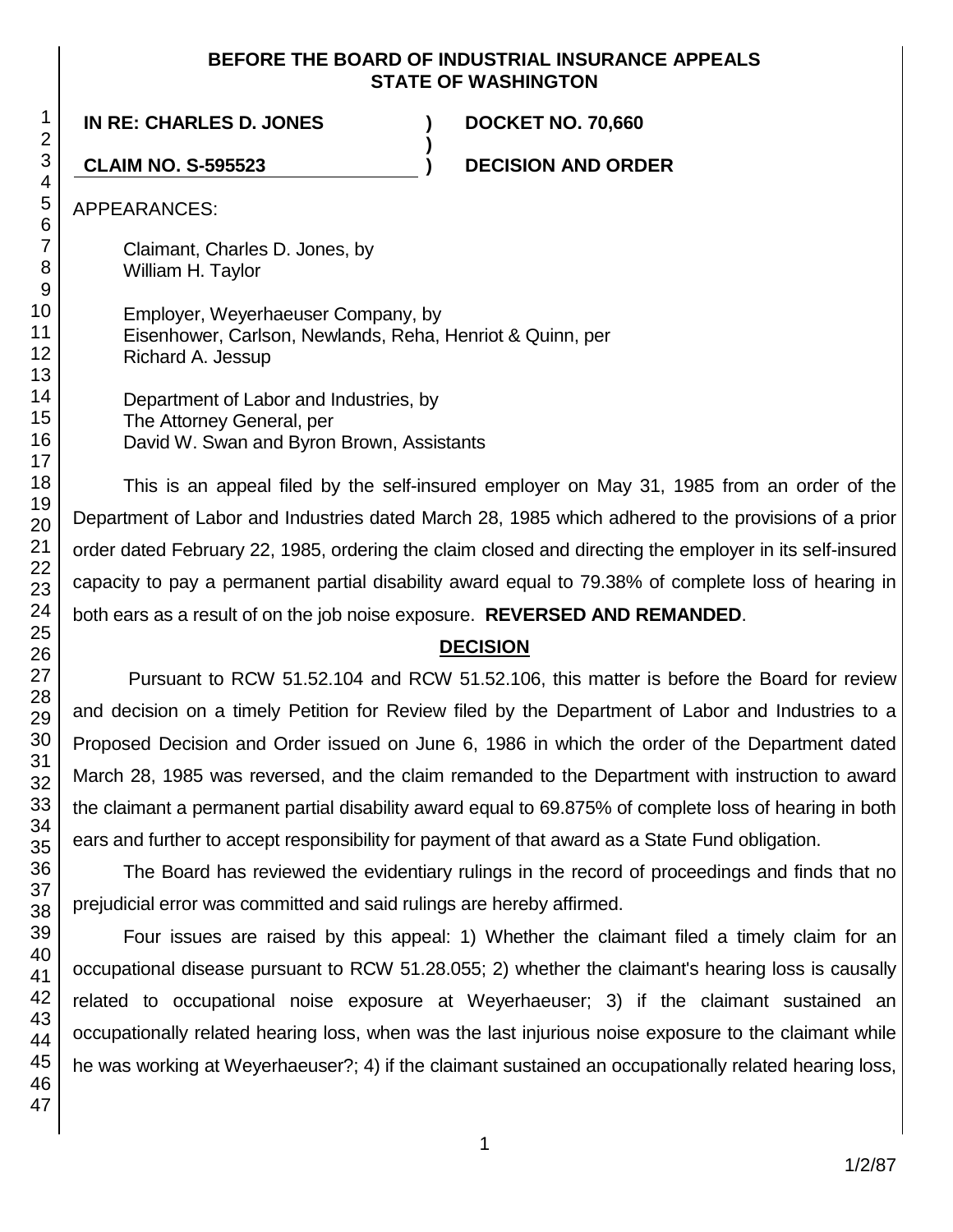which of the successive insurers, the employer in its self-insured capacity, or the Department of Labor and Industries as trustee of the State Fund, is responsible for payment of benefits.

We concur in the Industrial Appeals Judge's proposed decision with respect to each of the issues raised. The evidence presented by the parties is adequately set forth in the Proposed Decision and Order.

We note that there may be some confusion generated by the line of Board decisions addressing the issue of the financial responsibility of successive insurers for the cost of claims based on long-developing occupational diseases. The Board has always adhered to the general principle proposed by Professor Larson in his treatise, see 4, Larson, the Law of Workmen's Compensation, Sec. 95.21 (1977). In In re Harry S. Lawrence, Docket No. 54,394 (11-18-80), the Board stated the rule:

> "In this state the employer who is on the risk for a claim of occupational disease on the date of compensable disability should be charged with and expected to bear financial responsibility for the full costs of such claim as long as the exposure to which the worker-claimant is subjected on the date of compensable disability is of a kind contributing to the condition for which the claim is made."

In the application of this general rule, the Board has consistently rejected schemes attempting to "apportion" the financial responsibility between successive insurers. The insurer on the date of compensable disability has been held entirely responsible for the cost of a claim, if the exposure as of that time is of a kind contributing to the condition for which the claim is made. The determination of which insurer is responsible thus involves a two-step process. The first step is to identify the insurer on the date of compensable disability. The "date of compensable disability" is the moment at which the right to benefits accrues. As the Board stated in In re Winfred E. Hanninen, Docket No. 50,653 (3-16-79):

> "The point at which the claim culminates in disability would coincide in hearing loss claims at the moment when the claimant ought to know he has a compensable claim. In Washington this would be when he has notice from a physician of the existence of his occupational disease. RCW 51.28.055."

Thus, the first step is readily accomplished by ascertaining the insurer on a definite date. The question of which insurer is responsible, however, is not resolved without looking at the claimant's occupational exposure and its effects, if any, at the time of compensable disability. This second step in the process